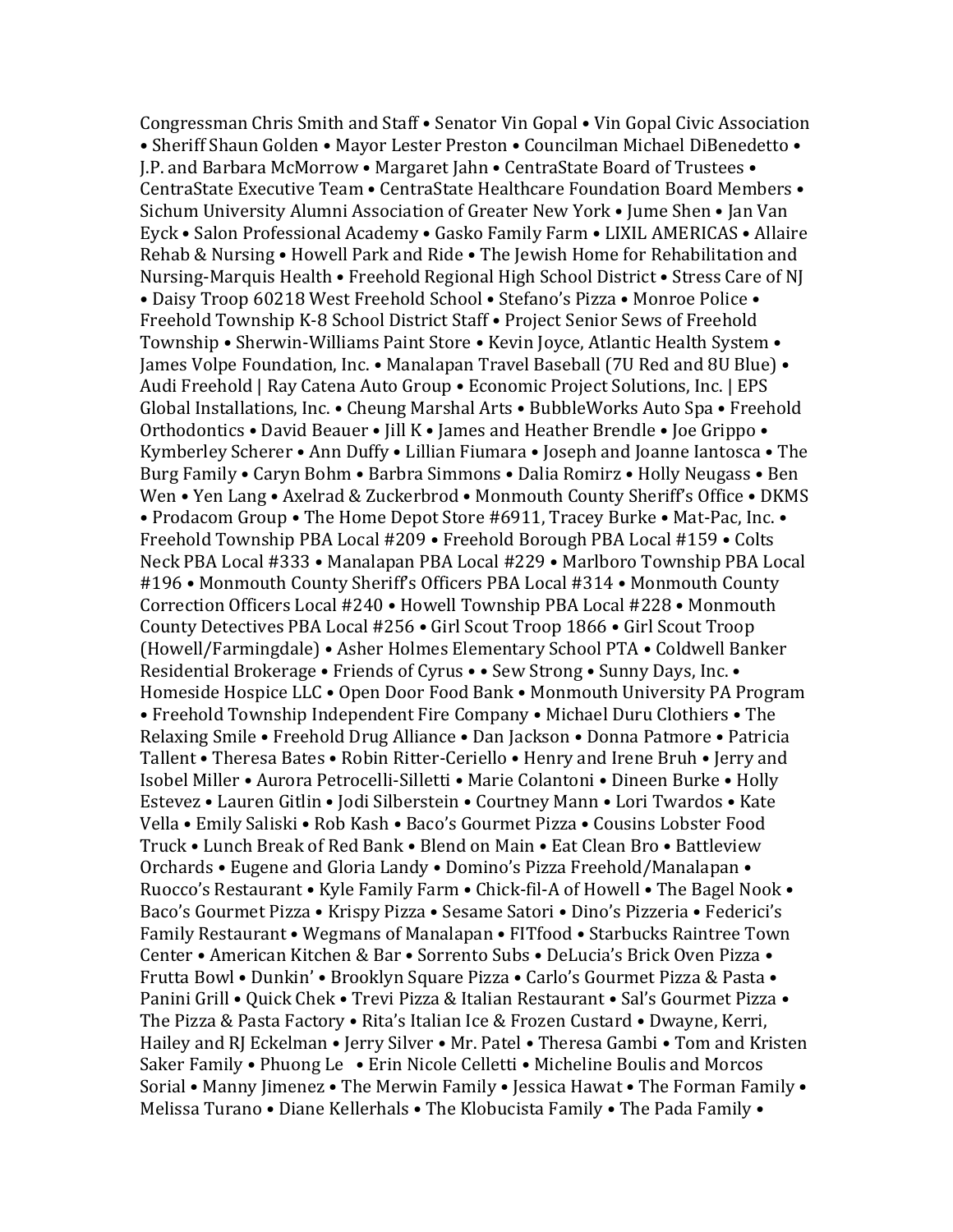Danielle Taddeo • Rick Kraemer • Lemon Restaurant • Empanada Guy • Fred and Murry's Deli • Romeo's 33 Pizzeria • Romeo's Ristorante Route 537 West • Albivi Brick Oven Restaurant • Great Restaurants • Starbucks • Amazon • Visa • Home Depot in Morganville • Girl Scout Troop 61066 • Vincent and Flo D'Elia • Stewart's Root Beer of Howell • Hatteras Helps • Art Of Living • Jonathan David • Jay Findling • My Treat Truck • Girl Scout Brownie Troop 60479 • Avalon GloboCare Corporation • Steven Sukel • Clara Glory • Karen Colegary • SELLinventory • Barbara Frankowicz • 118 American Bistro • Bond Beauty & Nail Spa • Helene Glick • Atillio's Pizza • Jess Rosen: Raw Generation • Adrienne Percy • 4th Grade Teachers of Metuchen • David and Susan De Simone • Maggie Tacopino • Girl Scout Troop 60309 • The Sackinger Family • Jersey Shore Retina Consultants/Dr. Isaac Ezon • School Time • Doreen Serafino • Marion Amabile • Brianna Battaglia • Jay Rechtman • Beth Gallagher • John and Debra Gribbin • Sara Giventer • Karan Taylor • Kim Taikina • Olive Taylor • Marcia Presman • Tom and Denise Scott • Joseph Lippo • Phyllis Nappi • June Duck, MD • Maureen Fasano • Richie Ramos • Freehold Boro Fire Dept. Monmouth Hose Company • IZion Christian Church of Marlboro • Aiello's Pizza • Nick Sciarappa of BMW Freehold • Keith Kenlan • John Hawksby • John and Roberta Eggert • Mike Stallone • All State • The Kulowski Family • Helpful Heroes • Dr. James and Mrs. Stella Matera • Claudio • Osteria Pizza & Parm • SWIM USA • Colleen Clark • Mezza Luna Italian Restaurant • Vesuvio's Pizzeria & Family Restaurant in Millstone • Our Treat • Kellies Beautiful Blinds, Inc. • Green Leaf Pet Resort • Shelly Leibowitz • Vito Cardinale • The Slonimer Family • Elizabeth Larys-Gasko • Frances Tarr • Nicole and Dave D'Agostino • Fran Bacchetta • The Balachandran/Venkatraman Family • Ruth Bihuniak, RN, Certified Diabetes Educator • Marshall W. Errickson PTO • Lou Riccardi • Front Line Appreciation Group • Jess Ciaccio • Jim Petillo • Mike Roseel • The Ferro Family • Brett, Laura and Jackson Taft • Sam and Laurie Landy • Mary Westerman • Christine McKay • Christina Sclafani • Lowes of Howell • Sarah Craven • Rob Rubiano • Tom Westerman • Lisa • Eileen Burke • Stiehl • Immaculate Conception School of Spotswood • Monroe Township Girl Scouts • Uhouse • Guthrie • Nancy Barone • Delisky • Kirk • Fink • McClave • Fiorillo • The Renae Family • Bobby O. • Cambell • Wiser • Blewett • Flaherty • Connell • Seaman • Wollman • Sharon Purpuro • Lucas • Davison • Mia Kenny • Pat Halpin • Eileen Dandorf • Rosemary Scott • Gerri Gaynor • Marlboro Middleschool PTA • Grace's Helping Hands • Kelly Vecchione • Hunter Douglas/Tom & Dana Skidmore • Annabella Fernandez • Ien Yoe • Sherry Galit • Girl Scout Troop #60193 of Freehold Township • The Statesir Family Charitable Foundation • National Assocition of Letter Carriers • Princeton Sino-US Golf Club • Kindness For Kendra • Lilly Asia Ventures • Graeme Preston Foundation for Life • Co-Cathedral of St. Roberts Bellarmine Help Center • Stephanie Nicole Parze Foundation • Liv Like A Unicorn • J & H Dinette of Freehold • Freehold Area Running Club • Lens Coat of Freehold • Big Frog of Belmar • Healthscope, Inc. • Jill Kaczanowski • Laura D'urso • Bernard Leone • Advanced Gastroenterology Assoc. • Zsia Rosmarin • Amanda Ryan • Deborah Turi-Smith • Ricky, Nicole, Vito and Rosie Romano • Tushar Tripathi, MD • Aimee Crant Oksa • Alison Malouf • Carol Burke • Denise Ekdahl • Derek Schaible • Ellen Stein • Gerry Barbaruolo • Joseph R. Manzo • Maureen Martino • Peter Leddy • Richard Stubbs • Stacey Klompus • Al Goldstein • Chelsea Jackiewicz • Colleen McLaughlin • David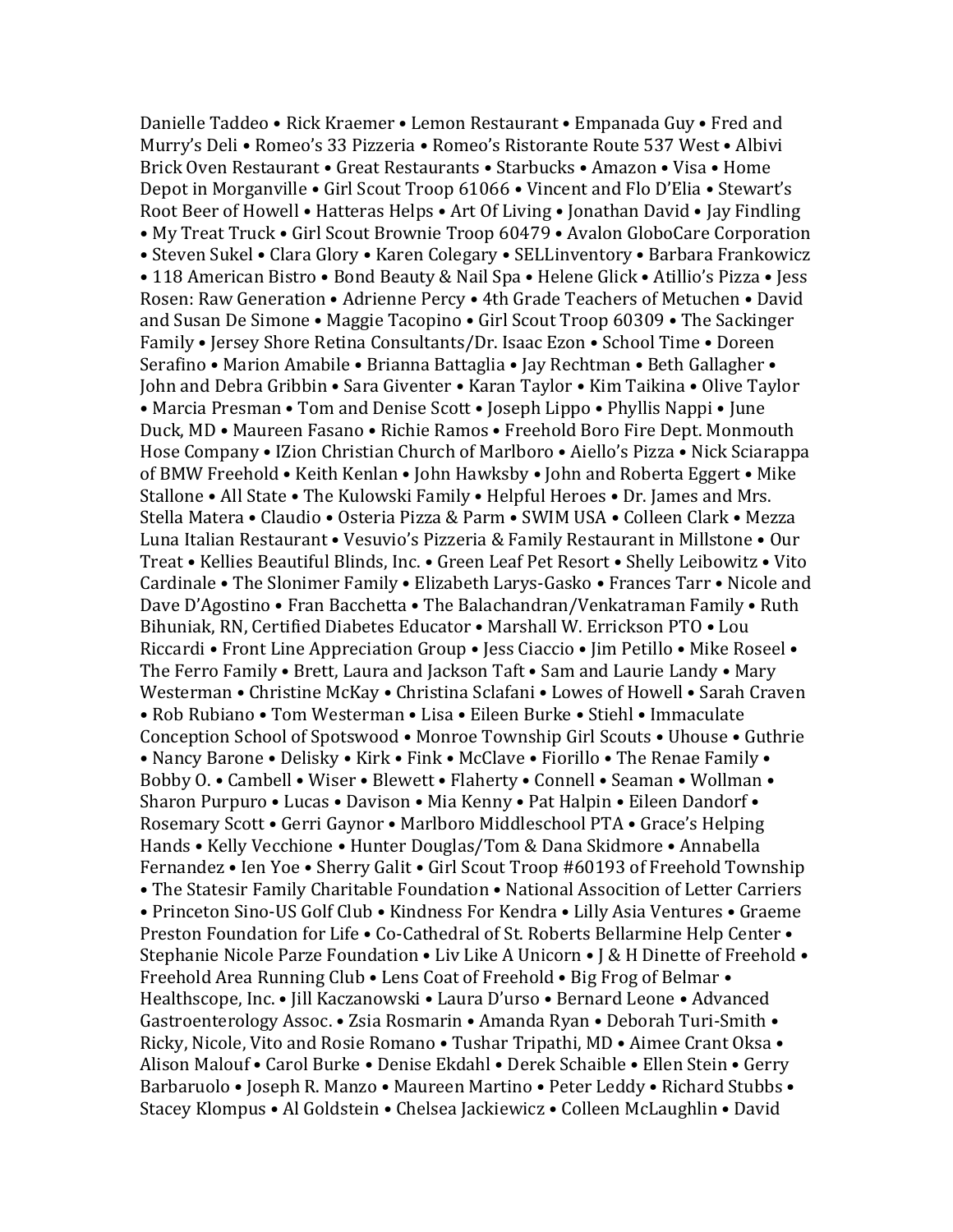Burke • David Grossman • Donna Dolcemascolo • Gabrielle P. Pinzon • Graham W. Parker • Helena Berardinelli • Jamie Hospodar • Jaydev Delada • Jeff Woods • Jennifer Lukens • Jim Webster • Joyce Pierno • Kerry E. Higgins • Kim Simers • Linda Scanlon • Lindsey Gallo • Marcos Chang • Maria V. Larson • Mary Beth Wilson • Matthew Flynn • Megan Simonetti • Michael Stouber • Robert N. Pedowitz, MD • Robin Siegel • Samantha Saunders • Sreeni K • Sue Dorfman • Tracy Jones • Adeline Tjon • Aimee Moy • Alice J. Guttler • Alvin Stein • Amanda Rosen • Andrew Macchio • Ann Moyle • Argenis Nicolas • Arthur Strohmer • Bonnie Montellaro • Brett Taft • Brooklyn Home Foundation • Changyou Yu • Claire Rogers • Cristina DeFilippo • Daniel DePippa • Darlene Smith • Dawn Colucci • Deirdre Szrir • Dolores Engel • Dorothy Bradley • Eddie Ho • Elena Brash • Elizabeth Prozzo • Gabriella Corrigan • Habiba Atiq • Jacquelin Ramirez • Jennie Flanagan • Jennifer Walsh • Jesse Fantacone • Joan Gleason • Joanne Vaccaro • Kam Wong • Karen Volpe • Karina Vladi • Kathleen Giaquinto • Kathleen Grasso • Larry and Paula Metz • Lauren Kapp • Laurie Needleman • Leah Posner • Linda Aboalam • Linda Jacobs • Linda Keller • Lisa Mays • Lorin Ottone • Louis Matino • Lynn Schwenzer • Maria Calisto • Marianne O'Dowd • Martin Weitzman • Nancy Valente • Pat Coppinget • Patricia Moody • Paul Cacioppo • Paul Sallee • Raymond C. Baccala • Richard Thornton • Rongyi Lin • Russell Feddersen • Sanjay Mehta, MD • Shari Scaramuzzo • Sharon Chirumbole • Stanley Mandel • Stella DeAngelis • Stephen Feldman • Surendra Anchula • Tanya Scalisi • William A. Schories • William Langweil • Ana Ribeiro • Barbara Ladd • Barbara Owens • Barbara Seidenberg • Barri Tabak • Barry Karen • Bradley Berger • Carol DiDonna • Carolyn Ranieri • Catherine Bailey • Catherine Fratangelo • Charles A. Peiliker • Clara A. Askin • Claudia Gruber • Danielle Duke • Denise Dworkin • Donna Pellone • Donna Perinelli • Elizabeth Iovino • Elizabeth Morin • William Mehr and Evelyn Franks-Mehr • Frank Guzzo • Gabrielle Atchison • Isabelle Diamond • Jean Engel • Jeanette Avellan • Jeffrey S. Karlin • Jen Ford • Jian Zhang • Joann Massaroli • JoAnna Siminerio • Joanne Little • Jodi Segalewitz • Jonathan Brand • Joseph DeTullio • Joseph R. Iantosca • June Muenzer • Karen Heinowitz • Karen Niro • Le Charme Cosmetics & Jewelry • Linda Grasmann • Lisa Aragona • Lonny Narson • Lori Gigante • Maggi Mittleman • Marion Bauman • Melvin Scheinerman • Merri Salzman • Michele Avidon • Moraima Martinez • Nicole Stallone • Peter Grandich • Philip Siniscalchi • Randi Smaldone • Rhonda Sorensen • Rina Fattorusso • Rita Saunders • Rita Veneziano • Rose Marie Mattina • Serena Agosto • Sheryl Konopack • Simy Chandy • Staci Sansolo • Sue Schneider • Tom M. Hogan • Valerie Adamo • Vanessa Antanies • William Lenahan • WithumSmith+Brown, PC • Alexander Taylor • Allyson Rinaldi • Andrew Hansen • Andrew Rosenbloom • Angelina Fata • Arlene Quackenbush • Barbara Keune • Brad Schwark • Brooke Abrams • Caitlin Raiten • Carol Walker • Carolyn Petersel • Carrie Garcia • Catherine Stratton • Charles Moore • Christine Bascone • Christine Grossi • Concetta Gorga • Deborah A. Whalen • Elizabeth Harris • Elizabeth piercy • Elvira Lombardi • Emily Wilson • Evan Harnik • Frances Unglert • Goldman Sachs • Helen Cole • Igor Fuksman • Ilanit Bero • Ira Silfan • Irene Shannon • Jamie Thomas • Jan Spector • Janine Middleberg • Jenna Papadatos • Jennifer Reel • Jennifer Ricatti • Jennifer Webster • Jessica Assip • Jill Boryszewski • Jing Bai • Joan Dilorenzo • Jodi Schechter-Denenberg • Joe Stella • John Delcioppo • Julian and Andrea Leone • Kate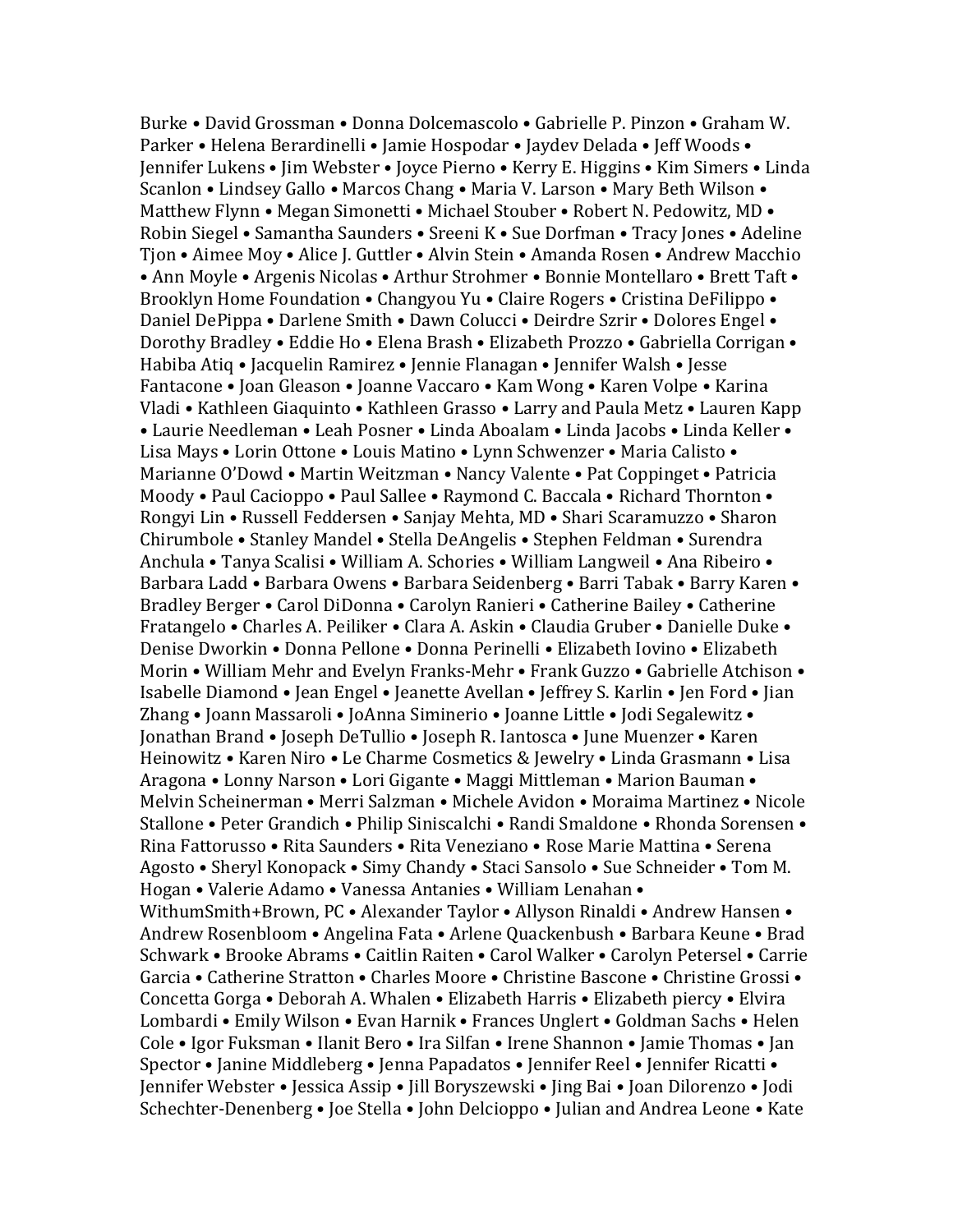Moore • Katherine Byal-Veksler • Laura Carlisi • Lauren Beaver • Linda Trerotola • Lisa Reardon • Loretta Fennell • Lorna Cirello • Lorraine Cogliando • Marie Campbell • Michael Campbell • Mona Shih • Nancy Fringold • OceanFirst Foundation • Pamela Niebling • Robert Gordon, DDS and Rhoda Gordon • Robert Napolitano • Robert Spataro • Rolee Das • Ross Young • Sharon D. Berenson • Sheldon Klenetsky • Stephan Mashel • Teresa Scotto Di Cesare • Thomas J. Walsh • VNA Health Group • Wendy Rodney • Yanina Boguslavsky • Zhe Guo • Allison Heitzner • Brian Chung • Carmen Lamourt • Carol Webster • Central Technology Inc. • Chelsea Murphy • Christine Santos • Dawn Mulcahy • Denise Lopez • Emily Vandenakker • Fran Nitti • Gregory Penaloza • Heather Murray-Miller • Isobel Miller • Jeannine Urban • Jennifer Chevlin • Joanne Simione • Joette Esposito • Lorraine Harris • Maria Alzate • Marlene Lizama • Marvic Piedrahita • Mona Maaty • Nicole Panzarino • Peter Koeppel • Raymond Conklin • Richard Canales • Ronald Ross • Rosadel Rasing • Sean Kenny • Sharon Weinstein • The Freed Foundation • Alysia Mulherin • Anthony Benanti • Barbara Reilly • Dina Westhead • Donna Butch • Frank DeBlasi • Ivette Fagundo • Kinga Nyk • Linda Magrath • Lindsay Lodico • Marianna Trapani Hostettler • Nancy Werdmann • Barrie Zinn • Charito Antiporda • Dayna Cerafice • Howard S. Zinn • Kimberly Balagot • Meredith Berkowicz • Michael Armstrong • Patricia Webb • Robert Huzzy • Sangeeta Mudnal • Victoria Perillo • Brian Shorr • Deborah Nugent • Edward Raiten • Gary Rafaloff • Gayle Schechtman • Howard Dorman • Kerry Lang • Krishna Tekale • Scott Kunesh • Sri Rachakonda • Victor Iannelli • Constance DuFour Burnley • Deana Gianvecchio • Denise DeRiso • George Pinero • Jason Hammond • Jill Kaye • Jill Olivero • Kristen L. Saker • Leah C. Brodie • Linda Fascio • Mary Checkett • Merri Cohen • Patricia Wilson • Peter G. Licata • Phyllis Solomon • Sarah Drew • Sarah Groginsky • Alexandra Wilson • Amanda Sousa • Anne Patterson • Cheryl Lazzaro • Dahlia Black • Darlene DeMerice • Dhaval Naik • Donna M. Feldman • Elaine Borrosh • Heather Nellis • Heather Zanetakos • Jack Kirnan • Jay and Linda Grunin Foundation, Inc. • John Zdziarski • Joseph Barracato • Joseph Reilly • Katelyn Smith • Lehman Law Firm • Margaret Vargo • Marilyn R. Tarr • Mary Nocera • Maryjane Lepore • Melissa Olsen • Michelle Garfinkle • Paramdeep Sahni • Robert Kirkpatrick • Susan Twidle • Cheryl Palladino • Chinmaya Mission Leadership Club • Cynthia Slomin • Edward Anselmin • Eugenia Slonimer • Francine Groginsky • Janet Schmid • Jared Ionin • Lisa Bruh • Mohammad Islam • Roslyn Schwam • Vincent P. Labbate • Abby Goldberg • Daniel Landy • Gregory M. Cinque • Jodie Siegel • Jody Carle • Kimberly Taikina • Kristi McGovern • Kristin Langley • Kristine Lindung • Marie Haytaian • Mary P. Gagliardi • Michelle Valerio • Mindy A Javorsky • Nadia Batchelor • Yeshaya Baron • Amy Andriacchi • Bryan Nachwalter • Carol Cohen • Carol Robertson • Craig Stolow • Elizabeth Kendrick • Gloria Mellina • Jennifer Portelli • John Cardoso • Jon Schorr • Luise Conway • Marc Diament • Ashutosh Y. Hadap • Kimberly Corcoran • Madhuwanti Bhat • Michele Scrime • Patricia Montero • Atul Sahaney • Eileen P. Ammon • John Wisienski • Kathryn Decker • Lenore Strakowsky • Linda P. Silverman • Lisa Welon • Michael Cotogno • Rebecca Shack • Theresa Guth • Tracy Matino • Victoria DeCarlo • CentraState Associated Auxiliaries • Ron and Patty Mattia • Michael and Paulette Stallone • Lorraine Walsh • Ken and Rita Reilly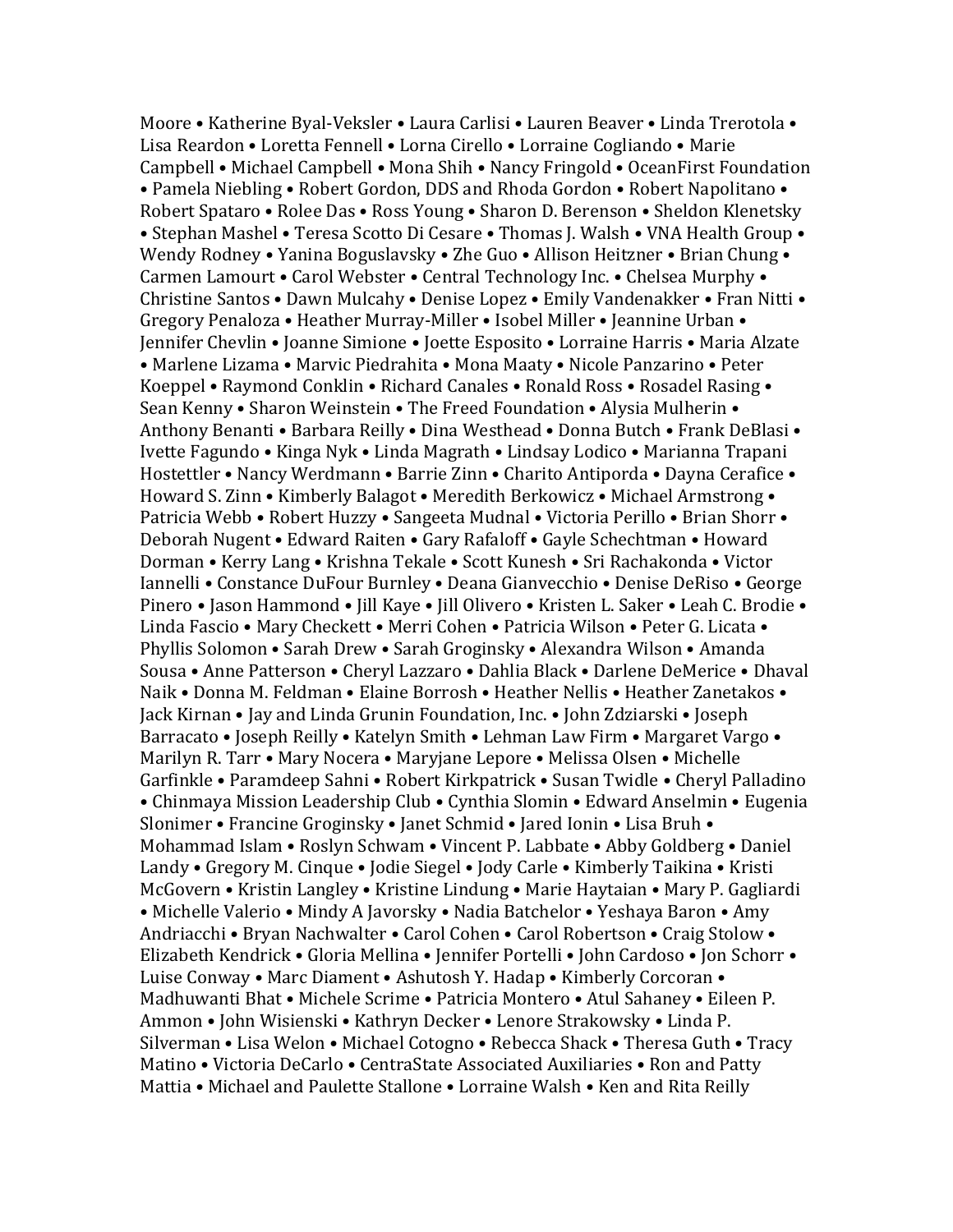Princeton Sino-US Golf Club • Howell Girls Softball League NJ Heat - Nagy • Crystal Clear Glass • The Church in Marlboro • ePlus Technology • Esposito Construction • Custom Ink, LLC • CentraState Healthcare System Medical/Dental Staff • San Juan Music Group • The Indian American Group of Regency at Monroe • Friends of the Monmouth County Library • Manasquan Bank • Diana D. Leventhal • Linda Antico • Denise Ridoux • Susan I. Collins • Hanna K. Gerke • Anjelica Raiten • Shannon Imregi • Marc D. Nachwalter • Adrian Botchway • Ashley Biondi • Kenny Abrahamsen • Thomas Gleckner • Marilyn R. Tarr • Frances Tarr • Ted Bannister • Jason Bellows • Barry Goldstein • Orli Iny • Kaushal Mehta • Kimberly Taikina • Olive Taylor • Jacinda Stevens • Linda Gumina • Irving Paris • Robert Marinaro • Lisa Popaca • Ira Newman • John G. Talamo • Munish Singhal • Joel Samit • Chet Grzankowski • Cathleen Cuciniello • Chuck Maillet • Neelam Goyal • Jian Kao • Alan Rattiner • Gloria Dempsey • Kathleen Patrick • Pria Sibal • Rochelle Domanski • Steven Leone • Anne Sellitti • Andrew Rittner • Jennifer Cronin • Karan Taylor • Katherine Alfonso • Lauren Piccolini • Stefanie Martino • Jacob Weichholz • Joseph Montelione • Sharon Aptaker • Donna Deane • Robert O'Rourke • Kristina L. Klockner • Veronica Calder • Marcella Kenny • Lawrence Moss • Isaiah Smith • Monika Papa • Nicole Chamuel • Candace Brooks • Jennie Hensley • Helen Asta • Tara Hefferle • Alexandra Wilson • Jennifer Reyes • Mary Minto • Debra Trotter • Marcie Case • Honey Levine • Maria Longo • Santoso Lessiohadi • Arnold Decker • Karyl Asch • Robert Fornes • Steve Broderson • Don Epstein • Bill Esposito • Murray Kasper • Gary Goldstein • David Davidowitz • Jimmie Mesis • Gil Zuckerman • Kathleen Spall-Amaty • Emily Shapow • Peter Grandich • Evan Harnik • Marty Morgenstern • Andrew Rittner • David Cohen • Jennifer Panagos • Ellen Avidano • Ron Quatrochi • Edward Lomasky • James Green • Sharon Thompson • Lawrence Benjamin • Lawrence Sopin • Mary Ann Lebret • Meryl Schutzbank • Elizabeth Lang • Sharon Dilts • Maureen Minter • Danielle Houghtaling • Maria Mastromarino • Harold Sugarman • Robyn Floom • Leonard Chazanoff • Steven Solomon • Bob Dalzell • Debbie Seeley • Lydia Leimsider • Charles Dvorkin • Barbara Harris • Warren Carter • Sharon Schulman • Douglas F. Berger • Donna Hoffman • Debra Ross • Joseph Sardonia • Alyce Parrino • Michael Hammer • Donna Baird • William H. Herrmann • James Petillo • Fidelity McDermott • Eithne Condra • Gene Grodzki • Alla Galinsky • John Rafferty • Karen Otero • Barbara R. Reimer • Marsha Koster • Stephen Resnick • David Sobel • Hank Hirsch • Shannon Kay • Cory Kay • Lindsay Lodico • Sophie Kahn • Barbara Solomon • Elliot Herbst • Irene Bruh • Sarah Conlon • Audrey Gold • Daniel Drucker • Caroline D. Olbis • Macy's • Hunter Douglas Fabrication Company Northeast • Metedeconk National Golf Club • Green Leaf Pet Resort • Monmouth Hose Company Freehold Fire Department • Rook Coffee Roasters • Alan Pearl Ultimate Caterers - Marlboro • Caliber Construction • Regency at Monroe • Six Flags Great Adventure • • Monmouth County Prosecutor's Office • Freehold Raceway Mall • Church of Saint Monica • American Academy of CME Inc. • National Association of Letter Carriers • AVON • Diversified Agriculture • Knit Crochet with Love (KCWL) • Dandy's Irish Dancers • The Home Depot Store #961 • Saint John Vianney High School • Legacy Pharmacy Group • Xplosive Entertainment • The Baklava Lady • Princeton Brain, Spine & Sports Medicine • Raceway Kia of Freehold • Drive: Culture Outcomes • FLAG Front Line Appreciation Group • VLS Pharmacy • Stitch N' Sew Centre •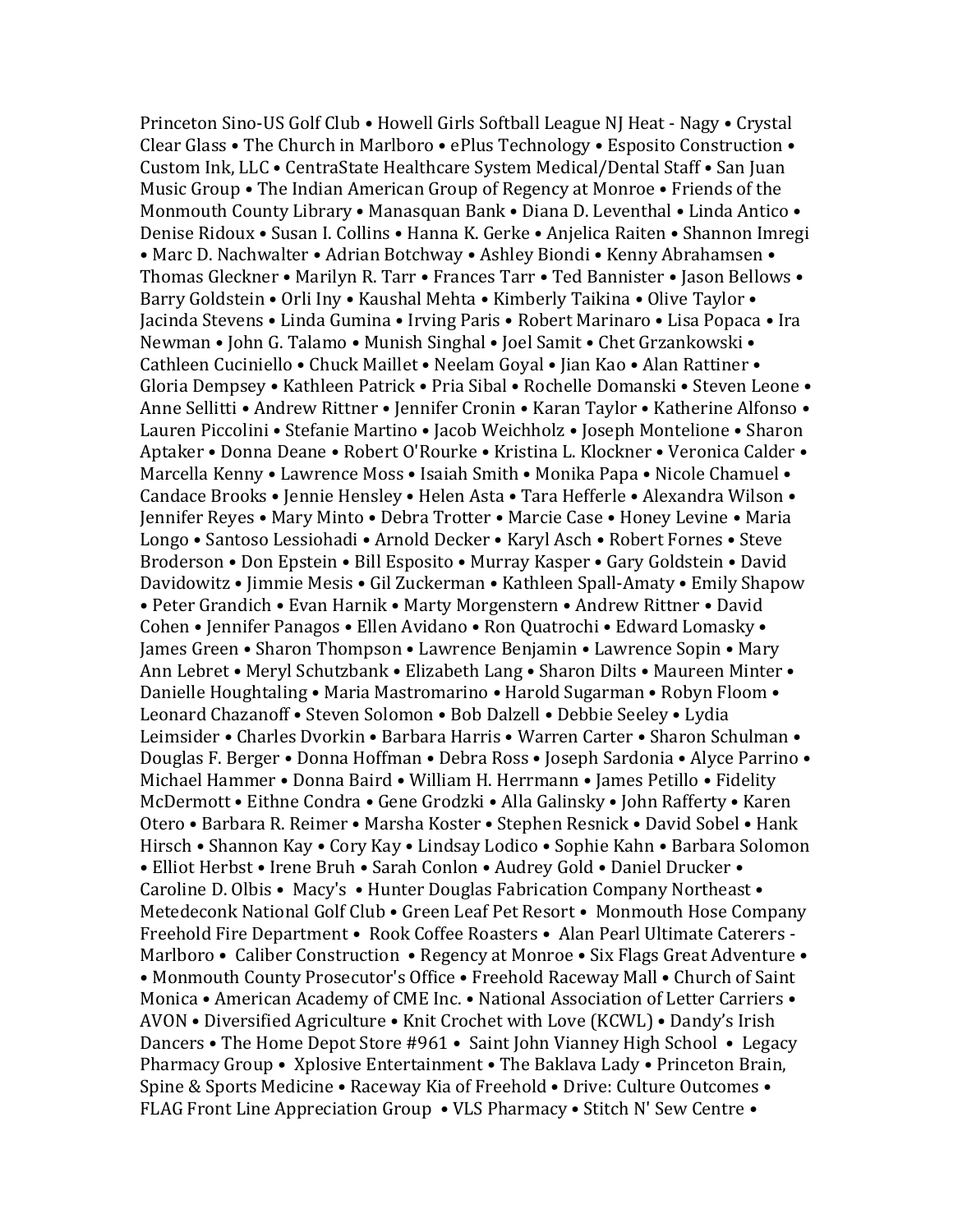Milltex Custom Window Treatments • Bella Terra • Project Senior Sew • Project Senior Sews • Dunkin Donuts • SiteOne Landscape Supply • Help Our Heroes • NJ Vietnamese American Community Association, Inc. • Rita's Ice • Fisher & Paykel Healthcare, Inc. • Respironics, Inc. • Zenni Optical • Axelrad & Zuckerbrod • Monmouth County Sheriff's Office • DKMS ( A non-profit bone marrow donor center in NYC) • Prodacom Group • The Home Depot Store #6911 • Mat-Pac, Inc. • Freehold Township PBA Local #209 • Freehold Borough PBA 159 • Colts Neck PBA Local 333 • Manalapan PBA Local #229 • Marlboro PBA #196 • Monmouth County Sheriff's Officers PBA 314 • Monmouth County Correction Officers Local #240 • Howell Township PBA Local #228 • Monmouth County Detectives PBA Local 256 • Girl Scout Troop 1866 • Girl Scout Troop 61066 • Asher Holmes Elementary School PTA • Coldwell Banker Residential Brokerage • Friends of Cyrus • BubbleWorks Auto Spa • Sew Strong • Sunny Days, Inc. • Homeside Hospice LLC • Open Door Food Bank • Monmouth University PA Program • Freehold Township Independent Fire Company • Michael Duru Clothiers • The Relaxing Smile • Freehold Drug Alliance • Church in Marlboro • Salon Professional Academy • LIXIL AMERICAS • Hatteras Helps • Allaire Rehab & Nursing • Howell Park and Ride • The Jewish Home for Rehabilitation and Nursing - Marquis Health • Freehold Regional High School District • Stress Care of NJ • Monroe Township Police Department • Freehold Township School District Staff • Sherwin-Williams Paint Store • James Volpe Foundation, Inc. • Manalapan Travel Baseball (7U Red and 8U Blue) • Audi Freehold | Ray Catena Auto Group • Economic Project Solutions, Inc. | EPS Global Installations, Inc. • Cheung Marshal Arts • Books, Buddies & Beyond • Freehold Orthodontics • SELLinventory • Campbell Elementary School • Bond Beauty & Nail Spa • School Time • Jersey Shore Retina Consultants • Abe Presman Jeweler • IZion Christian Church (Marlboro) • BMW of Freehold • Allstate Insurance • SWIM USA • Kellies Beautiful Blinds, Inc. • Marshall W. Errickson PTO • Marlboro Hindi School • Topche & Company LLC • Marlboro Podiatry Center • Keystone Contracting LLC • Stop&Shop Store #2812 • Lakewood BlueClaws • Lowe's Home Improvement Store #1676 • Shields for Heroes • Printing2go • Atlantic Health System • Gasko's Family Farm and Greenhouses • Local Union 400 IBEW • Soel Farm • Tom and Dana Skidmore • Wenyan Wang • Laurie Levan, General Manager • Vito Cardinale • Kelly Vecchione • Councilman Michael Dibenedetto • Aishwarya Muppoor • Marc Hindman • The Wiater Family, The Costanzo Family, and The Reutsch Family • Alan Pearl • Dave O'Mara • Peter Calise and Oriana Julian • Jackie Dwan • Pam Nuzzo, General Sales Manager • The Khiat and Thuy Nguyen Family • Debra Panzarella, CMD-Senior Manager, Marketing • Youth Group • John J. Juchniewicz • Jerry and Joan Blumenfeld • Bruce Stallworth, President • Allie Havens, Avon Representative • Michael and Holly Gonzales • Eileen Dandorf • Joseph and Joanne Iantosca • Alex Sokolvski • Nicholas Sokolvski • Yvonne O'Neill • Jaclyn Statile • Leo and Susan Trybulec • Doug McCarthy • The Panuccio Family • The Luke Family • Martin (Marty) Magerowski • The Yurcisin Family • Janet Sibilio • Alina Winsor • Elizabeth Bond • Marie Costello • Gabrielle Vittoria • William (Bill) Treubert • Phyllis Schiavone • Ritesh Shah, Rph, CEO/Managing Partner • Bob and Mary Jane Terraghi • Linda Conway • Arnold and Joan Frankel • Michael Langsner, Vice President • Dr. Mark McLaughlin • Jake Lebowitz, General Manager • Denise Scott • Louise Walpin